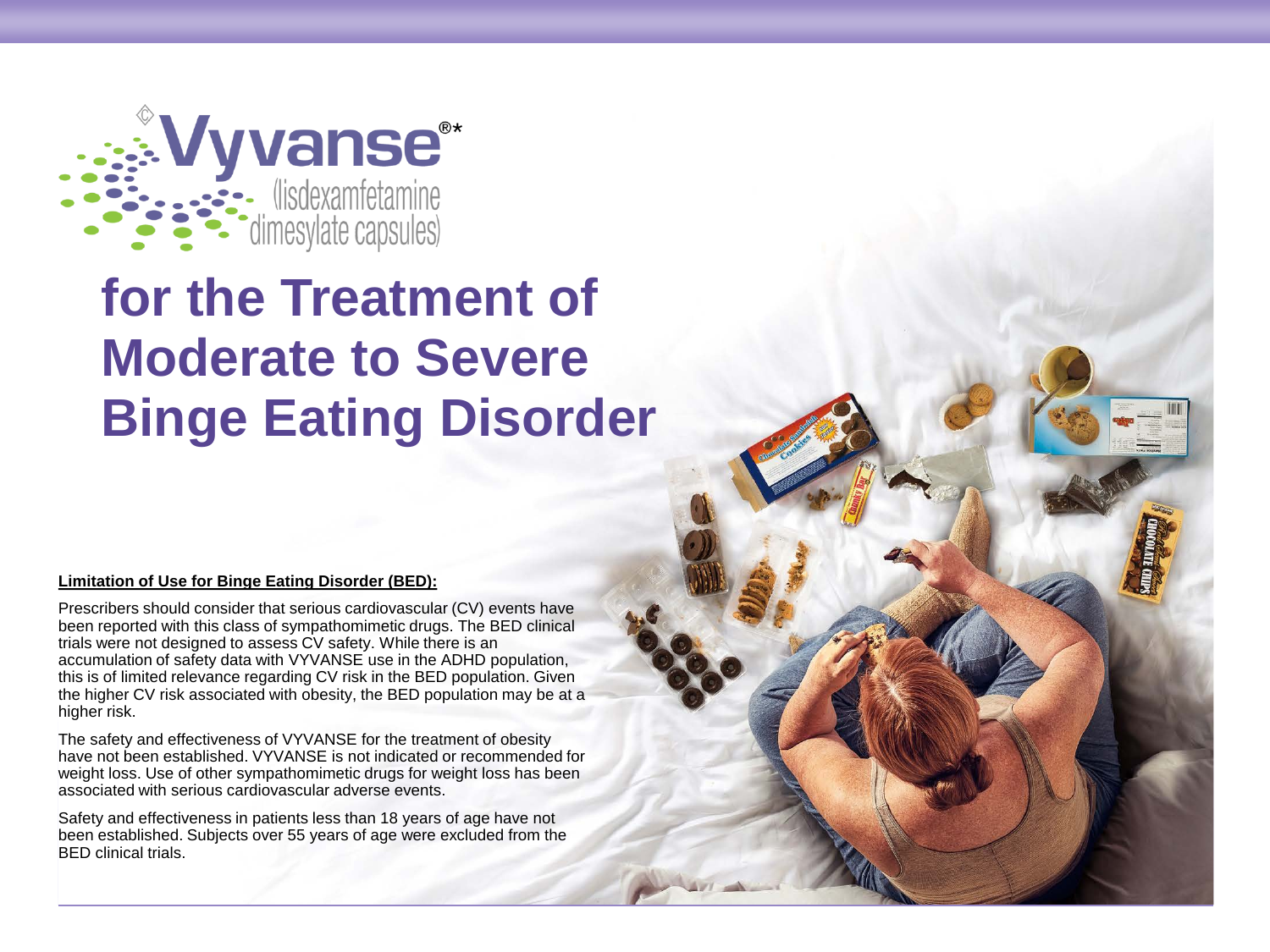# **Disclosures**

### • **Faculty**:

### • Brian Stonehocker, MD, FRCPC

- Divisional Director, Division of Consultation Liaison Psychiatry, University of Alberta
- Psychiatrist, Edmonton Bariatric Clinic
- Assistant Clinical Professor, Department of Psychiatry, University of Alberta

### • **Relationships with commercial interests**:

• Speakers' Bureau: Shire, Lundbeck, Lilly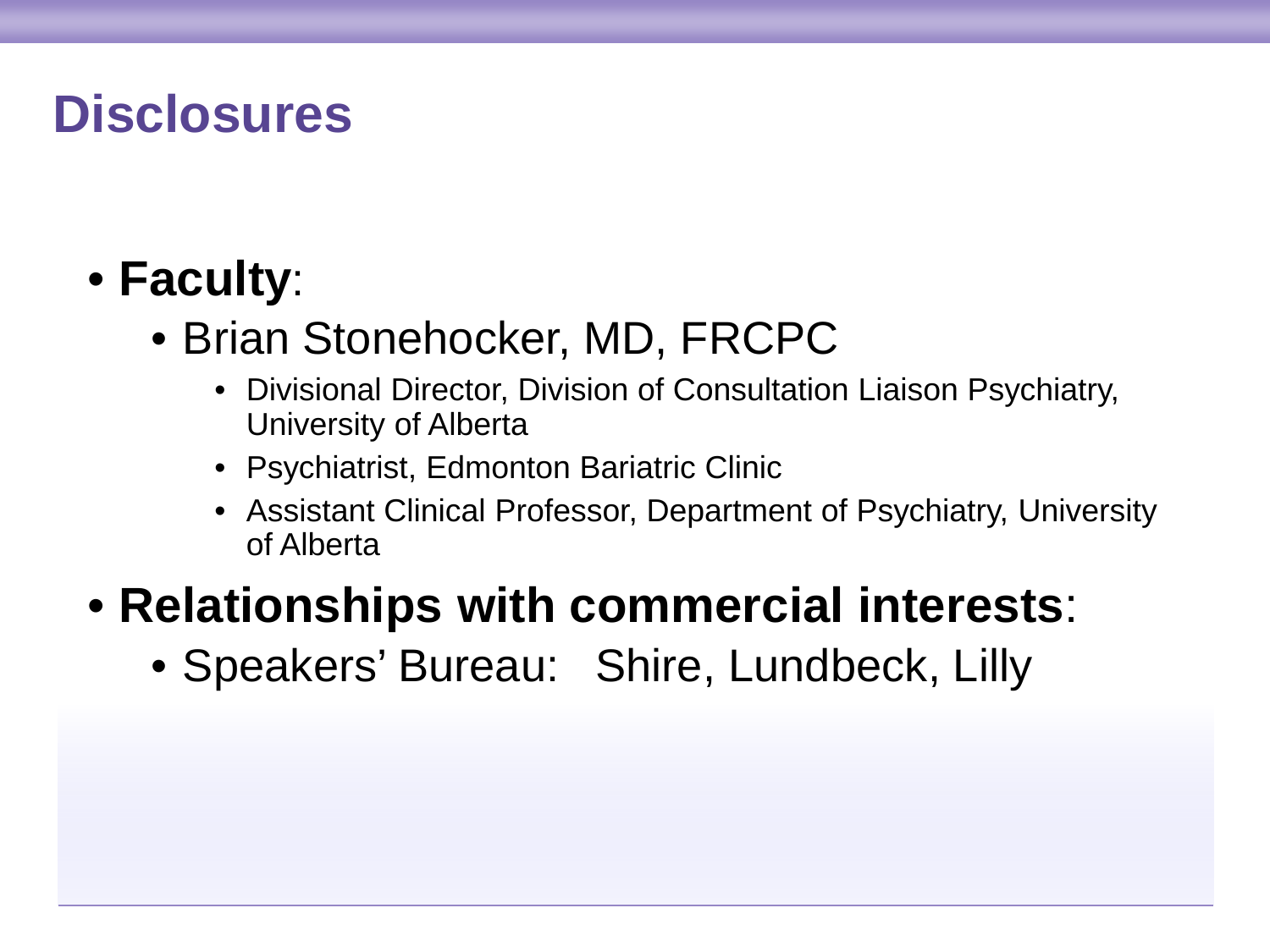# **Treatment of Binge Eating Disorder**

- Therapy
	- Cognitive Behavioural Therapy
	- IPT
- Medications
	- Approved
		- Lisdexamfetamine
	- Off Label
		- Antidepressants
		- Anticonvulsants Topiramate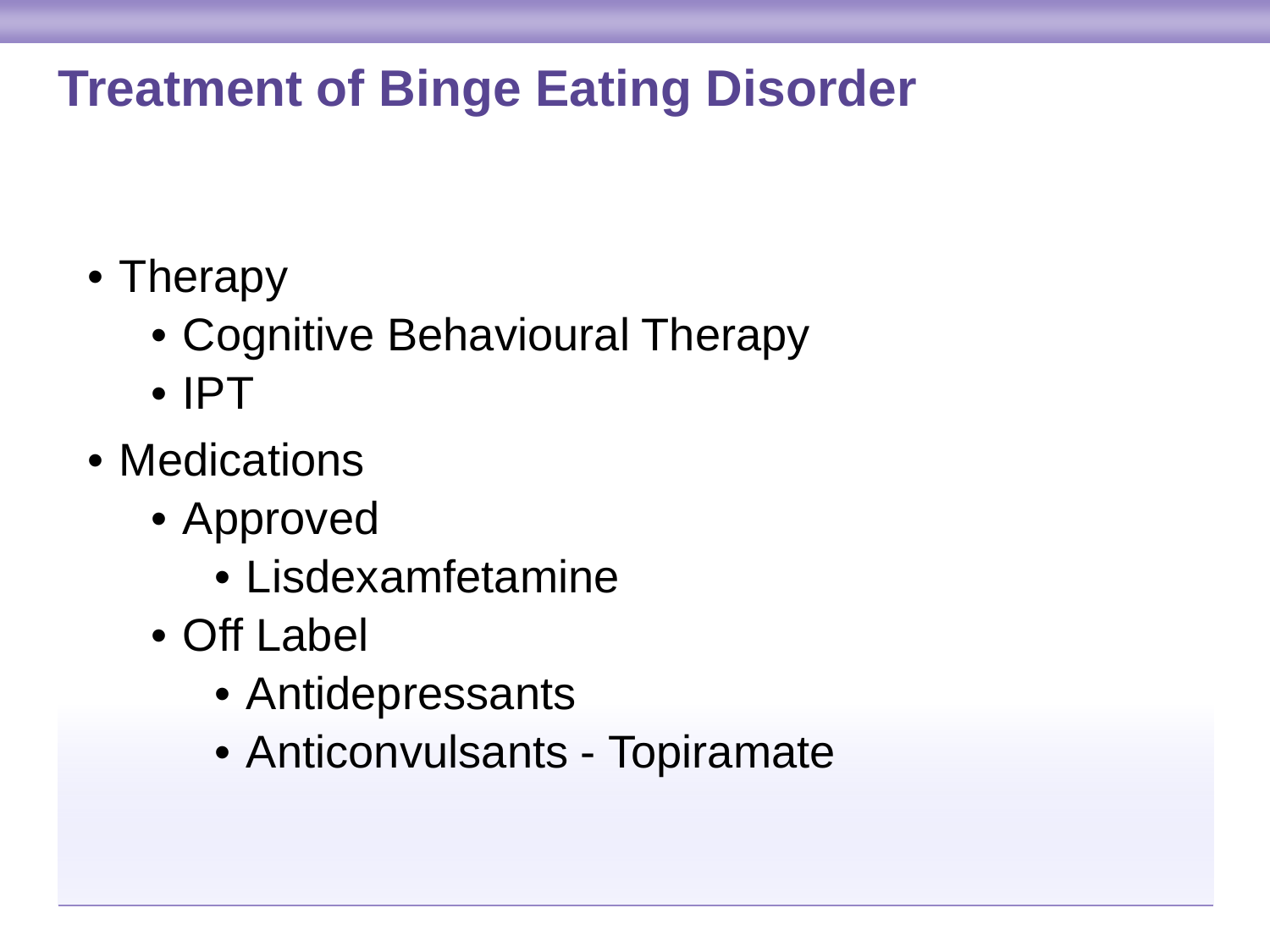## **The 1st and Only Medication in Canada Indicated for the Treatment of Moderate to Severe Binge Eating Disorder in Adults**†

### **VYVANSE is indicated for the treatment of: moderate to severe BED in adults**

- Recurrent episodes of binge eating are characterized by:
	- consumption of an abnormally large amount of food in a short period of time and sense of lack of control over eating during the episode
	- marked distress about the behavior
	- feeling disgusted or guilty, or eating alone because of embarrassment



#### **Limitation of Use for Binge Eating Disorder (BED):**

Prescribers should consider that serious cardiovascular (CV) events have been reported with this class of sympathomimetic drugs. The BED clinical trials were not designed to assess CV safety. While there is an accumulation of safety data with VYVANSE use in the ADHD population, this is of limited relevance regarding CV risk in the BED population. Given the higher CV risk associated with obesity, the BED population may be at a higher risk.

The safety and effectiveness of VYVANSE for the treatment of obesity have not been established. VYVANSE is not indicated or recommended for weight loss. Use of other sympathomimetic drugs for weight loss has been associated with serious cardiovascular adverse events.

Safety and effectiveness in patients less than 18 years of age have not been established. Subjects over 55 years of age were excluded from the BED clinical trials.

†Moderate binge eating is defined as 4-7 binge-eating episodes per week. Severe binge eating is defined as 8-13 binge-eating episodes per week.

VYVANSE Product Monograph.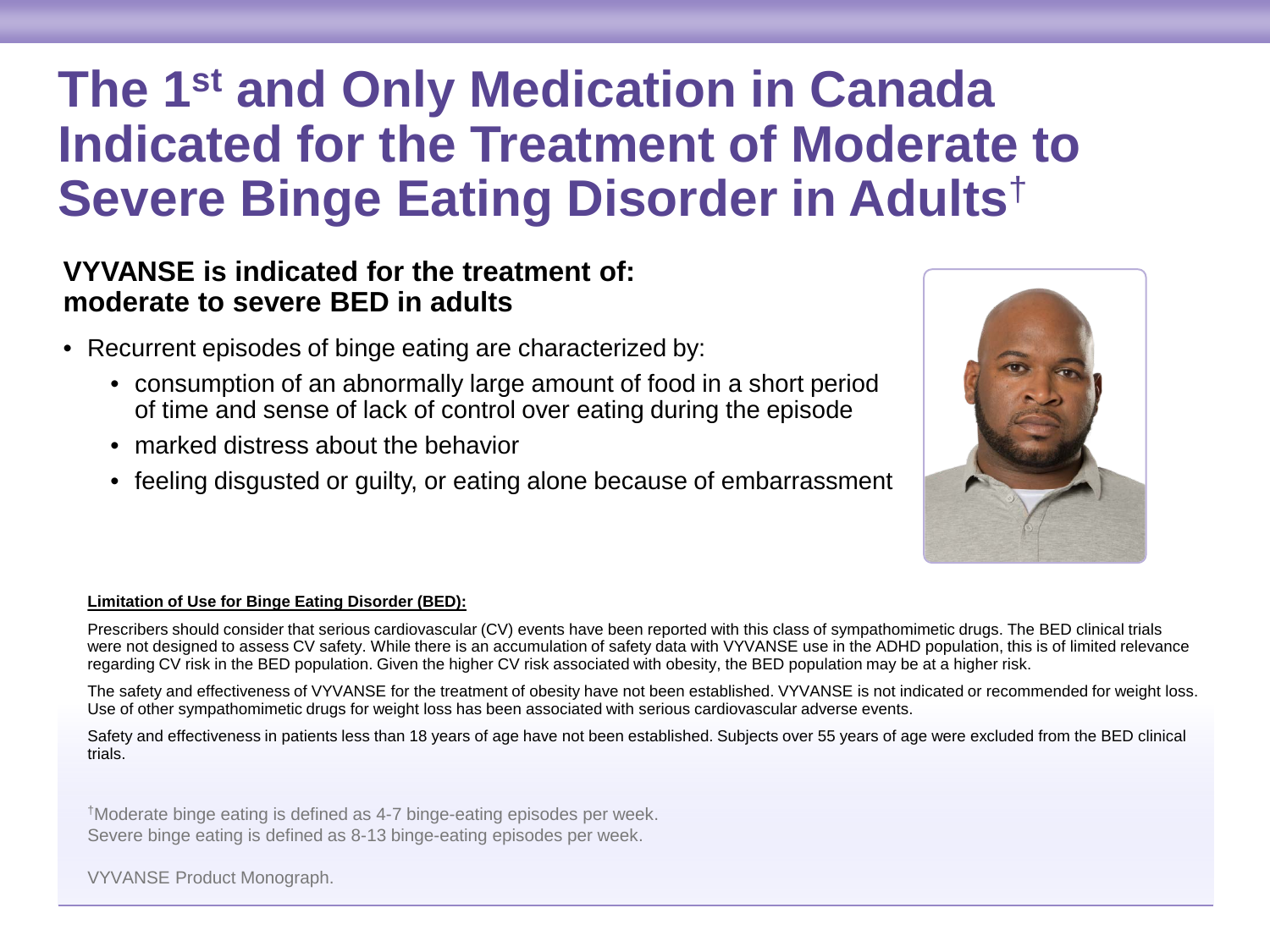# **Two Pivotal Phase 3 RCTs with VYVANSE in BED: Objectives**

### **Primary objective:**

• The primary efficacy outcome for the two studies was defined as the LS mean change from baseline at Week 11/12 in the number of binge days per week. Baseline is defined as the weekly average of the number of binge days per week for the 14 days prior to the baseline visit.

### **Key secondary objectives:**

- To demonstrate the efficacy of VYVANSE compared to placebo from baseline at Visit 8 (Week 12) on:
	- Clinical Global Impression of Improvement (CGI-I) scale
	- 4-week cessation from binge eating behavior for the last 28 days
	- Yale-Brown Obessive Compulsive Scale Modified for Binge Eating (Y-BOCS-BE) total score

VYVANSE Product Monograph. McElroy S, et al. Neuropsychopharmacology 2016; 41(5):1251-60.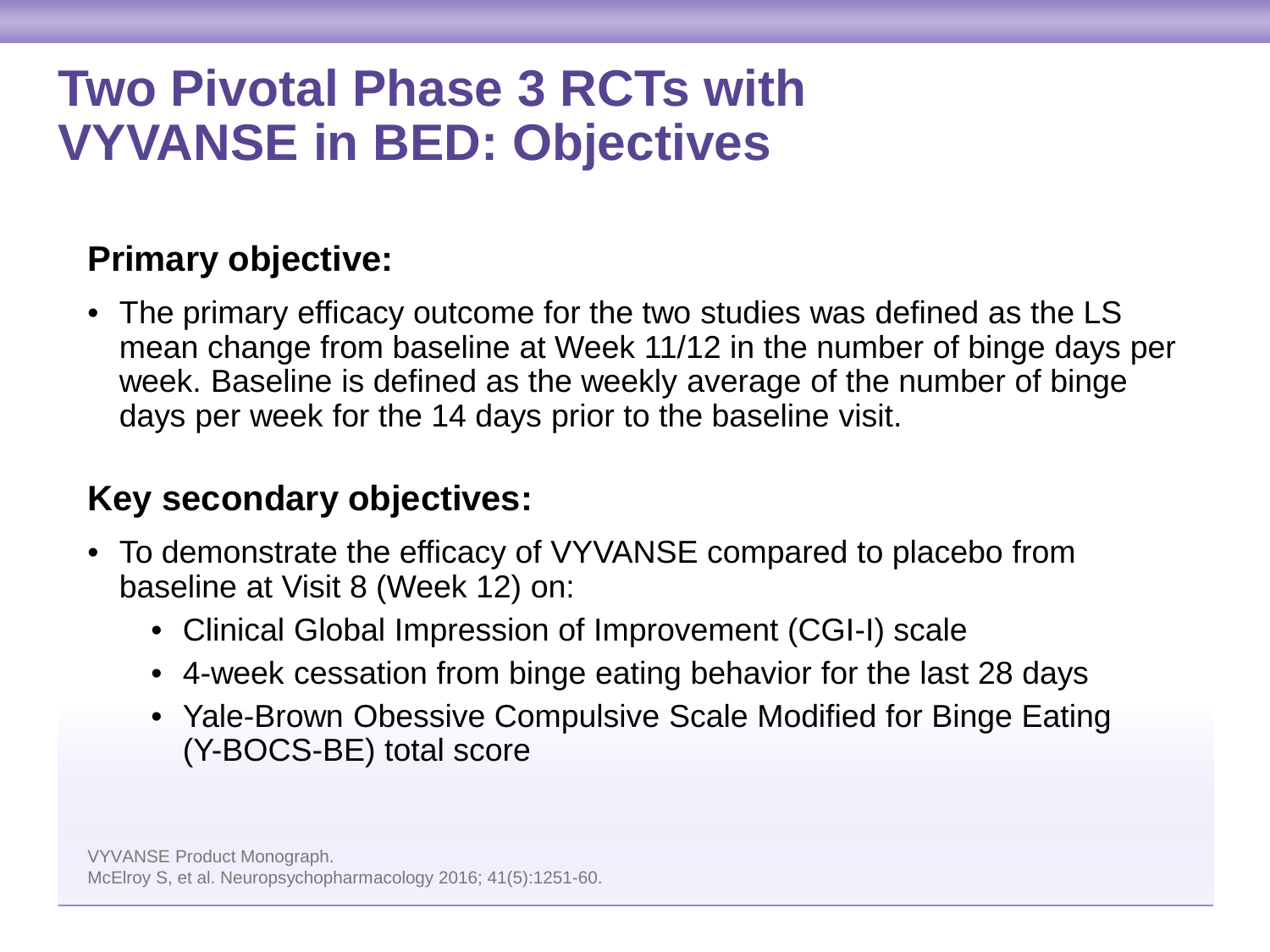### **Two Pivotal Phase 3 RCTs with VYVANSE in BED: Design**



†Both studies were 12 week, randomized, double-blind, multicenter, parallel-group, placebo-controlled dose-optimization studies of adults aged 18-55 years with moderate to severe Binge Eating Disorder. All subjects assigned to VYVANSE treatment were administered a starting titration dose of 30 mg/day up to an optimal dose of either 50 or 70 mg/day, as tolerated and clinically indicated. A "binge day" was defined as a day with at least one binge episode as per the subjects' daily binge diary.

VYVANSE Product Monograph. McElroy S, et al. Neuropsychopharmacology 2016; 41(5):1251-60.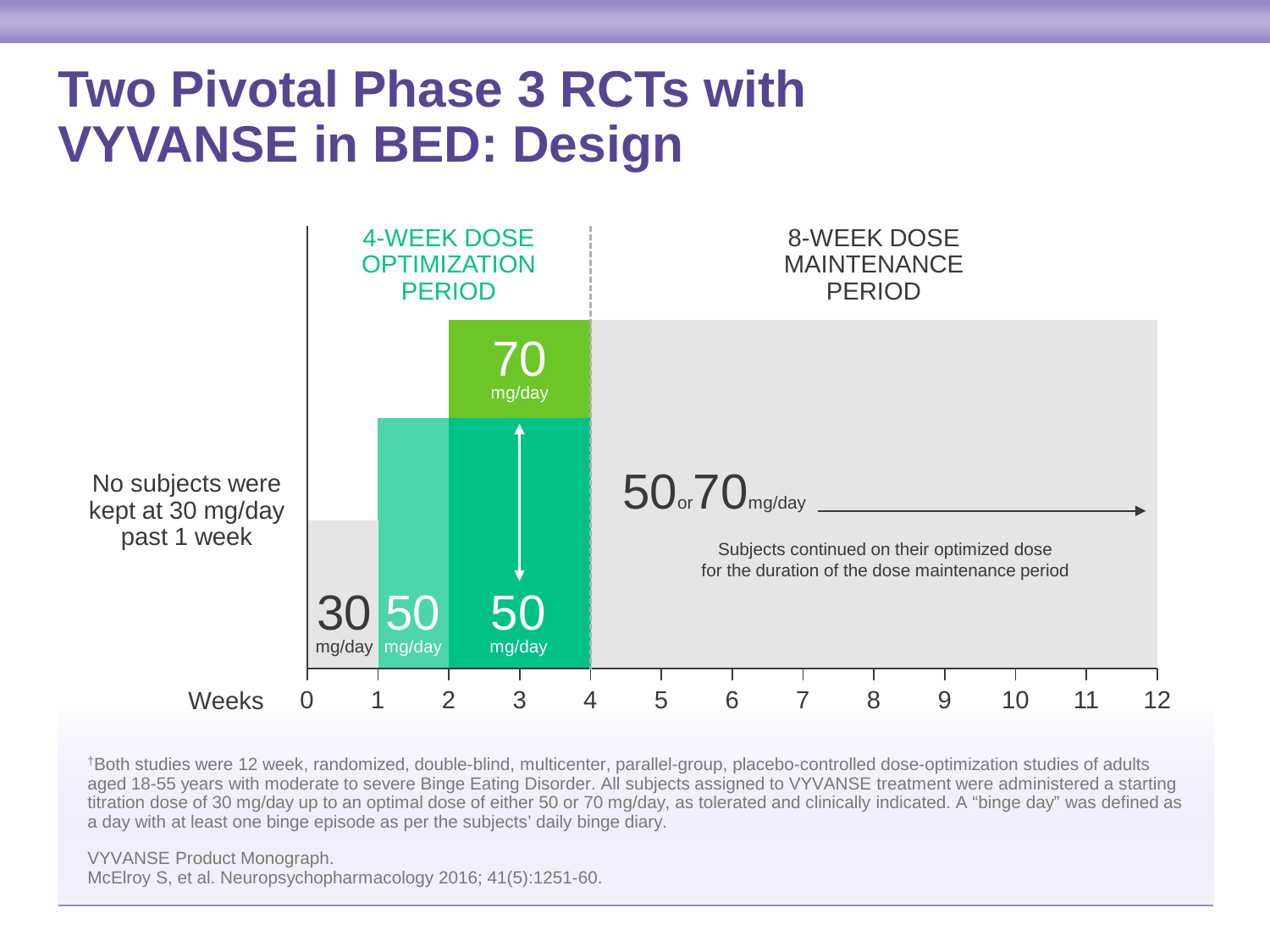### **Demonstrated Reductions in Mean Number of Binge Days/Week at Week 12 (Primary Endpoint)**



Placebo-subtracted difference (95% CI): Study 1: -1.35 (-1.70, -1.01); Study 2: -1.66 (-2.04, -1.28)

†Doses statistically significantly superior to placebo. §Least-squares mean change from baseline.  $\P$ *p* < 0.001 vs. placebo.

VYVANSE Product Monograph. McElroy S, et al. Neuropsychopharmacology 2016; 41(5):1251-60.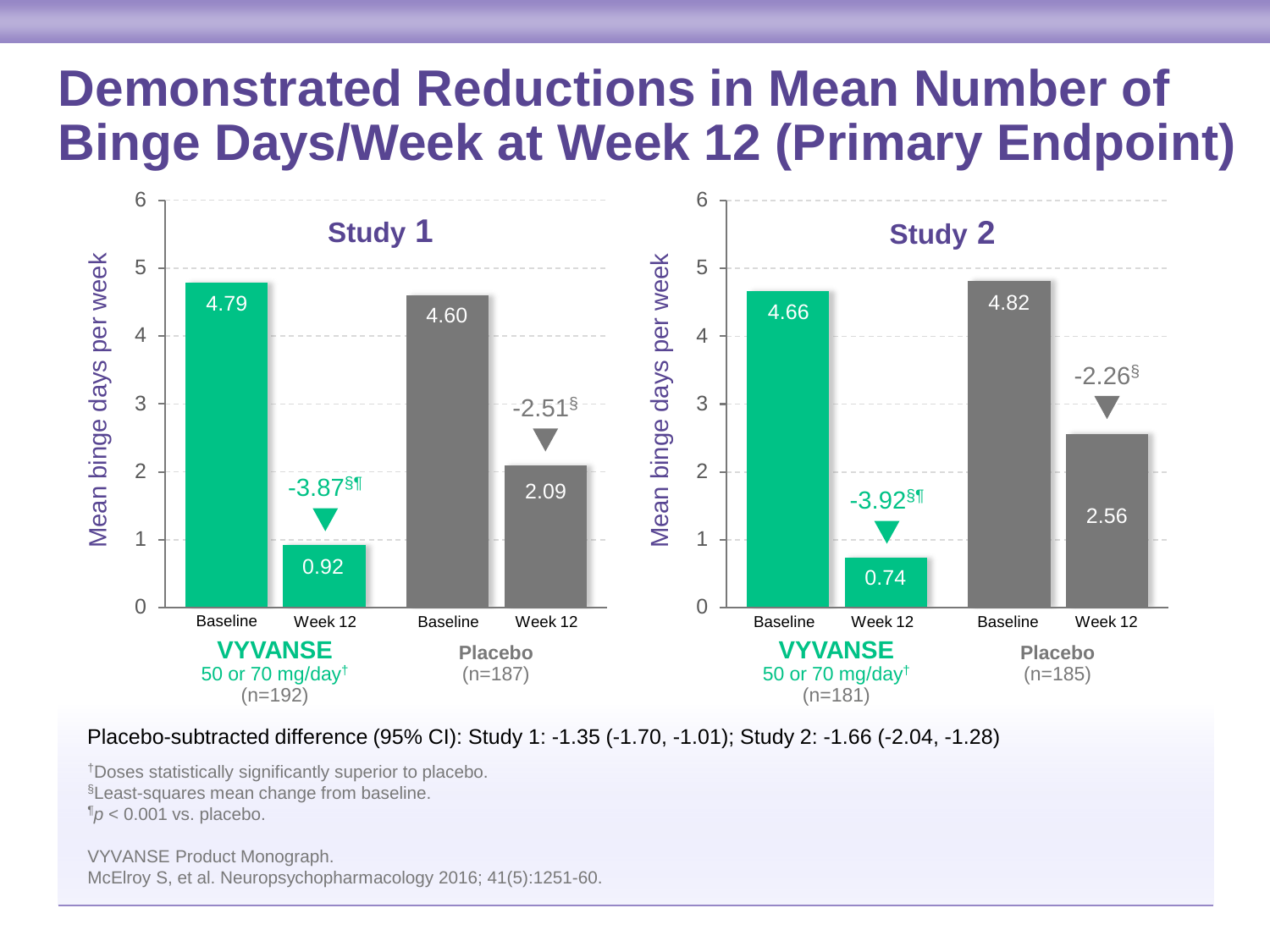### **Demonstrated 4-week Cessation of Binge Eating at Week 12 (Secondary Endpoint)**

**Percentage of patients who experienced 4-week cessation of binge eating** 

35 40 45 **Study 1 Study 2** in the last 28 days of the study (*p* < 0.001 vs. placebo) 40.0 36.2

**Approximately 6 binge episodes/week at baseline for each of the 4 study arms from the 2 studies** (range 5.96-6.65)

4-week cessation of binge eating was defined as no binge episode for 28 consecutive days before the last study visit.

(n=176) VYVANSE Product Monograph. McElroy S, et al. Neuropsychopharmacology 2016; 41(5):1251-60.

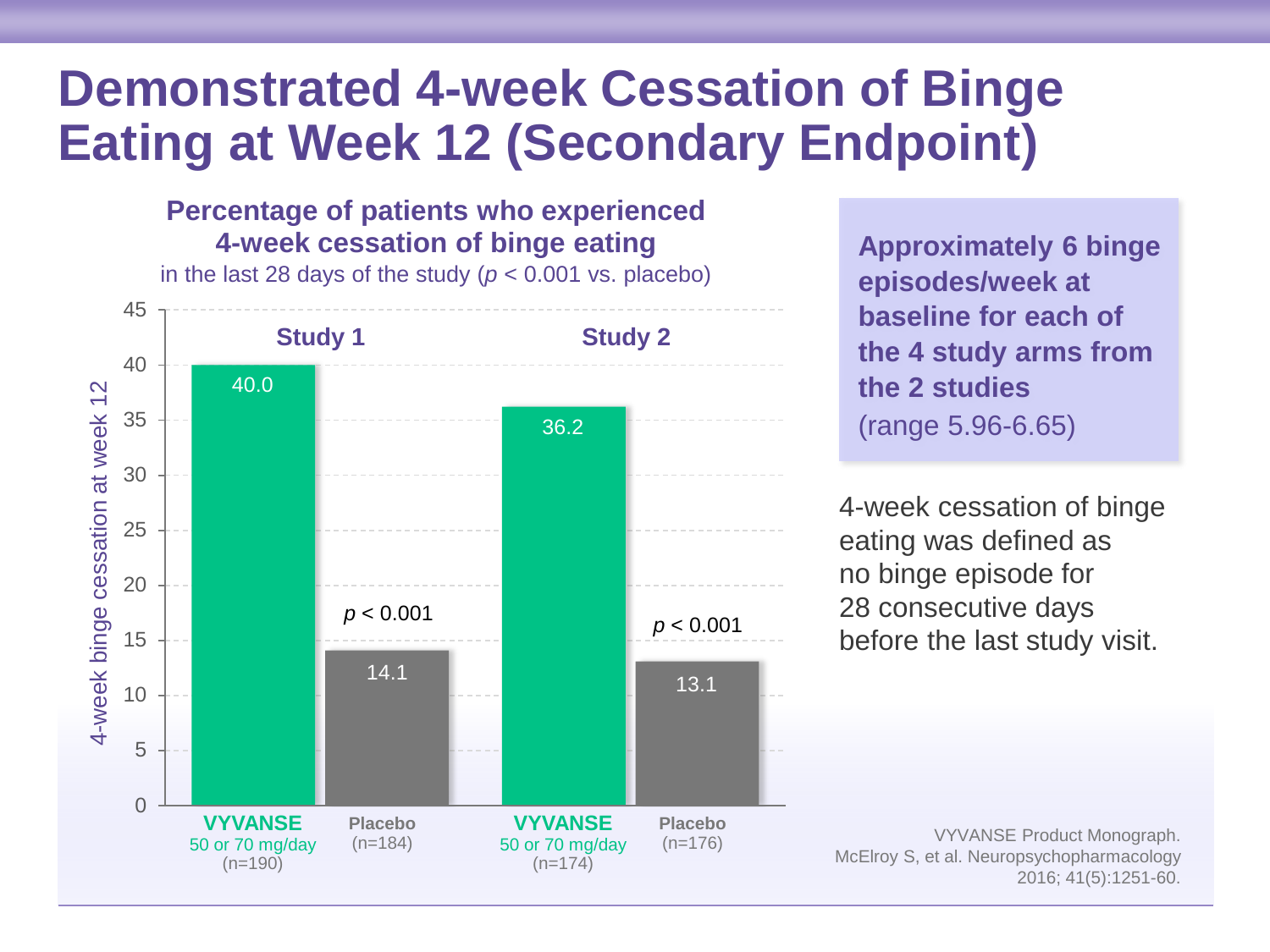## **The Yale-Brown Obsessive Compulsive Scale Modified for Binge Eating (Y-BOCS-BE)**

• Y-BOCS-BE assesses **obsessiveness** of binge eating thoughts and **compulsiveness** of binge eating behaviors using a 10-item clinician-rated scale from 0 (no symptoms) to 4 (extreme symptoms)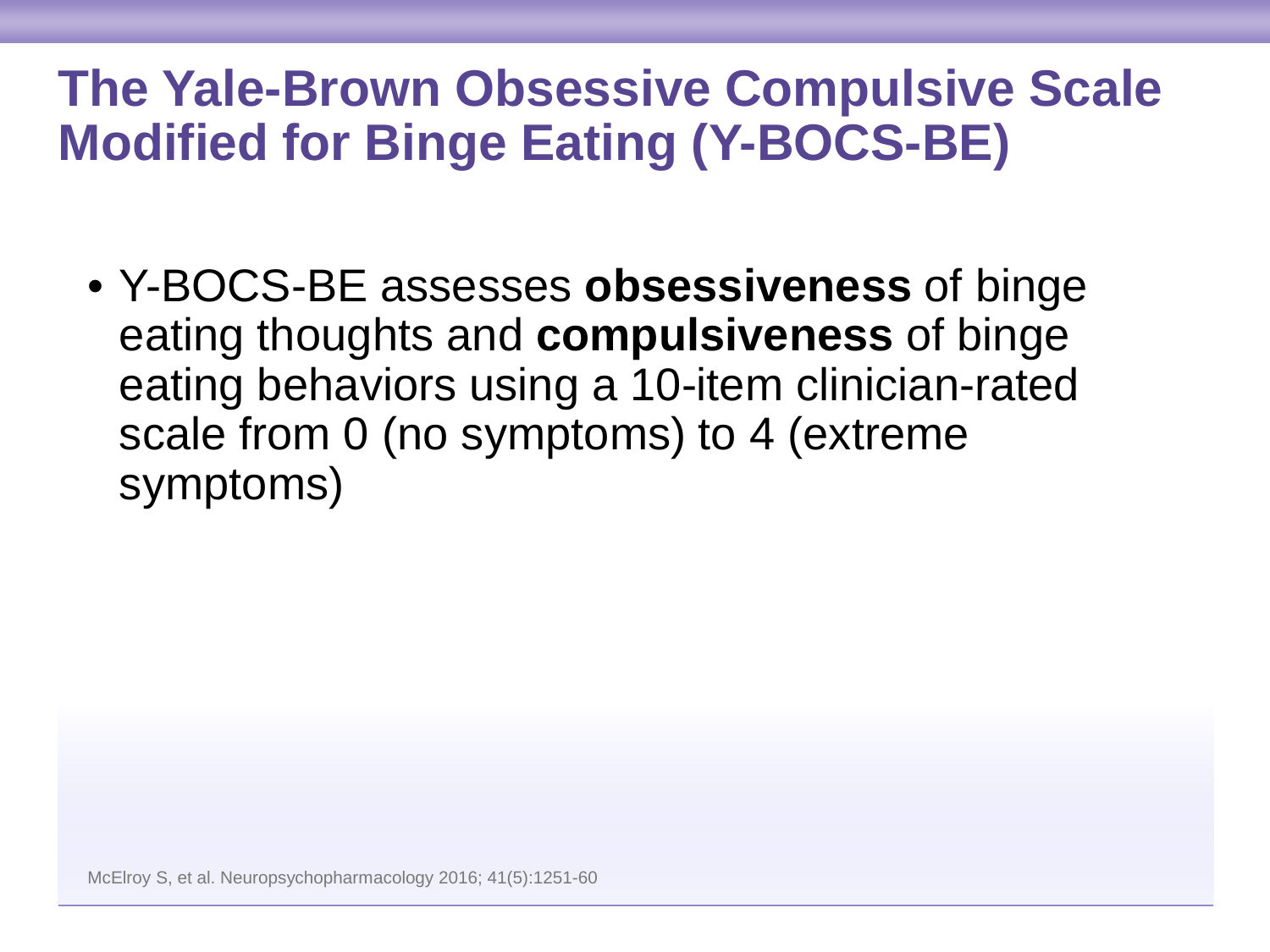### **Reduced Obsessive Compulsive Binge Eating Symptoms on Y-BOCS-BE at Week 12 (Secondary Endpoint)**



VYVANSE Product Monograph.

McElroy S, et al. Neuropsychopharmacology 2016; 41(5):1251-60.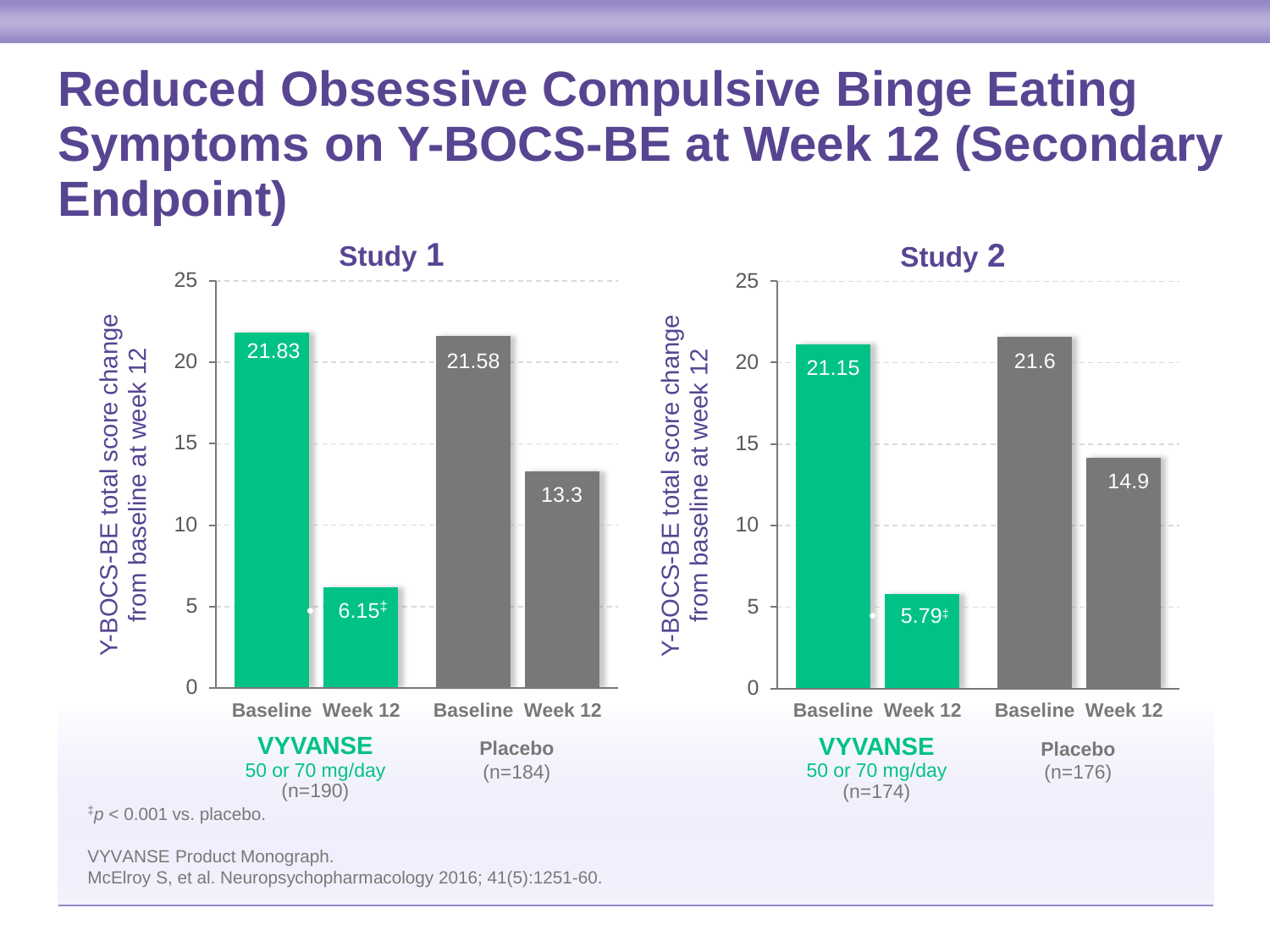# **The Clinical Global Impression-Improvement (CGI-I) Scale**

- The CGI-I scale was used to assess the overall clinical state of each patient relative to their personal baseline.
- Responses were dichotomized into two categories: Improved or Not Improved

McElroy S, et al. Neuropsychopharmacology 2016; 41(5):1251-60. Busner J, Targum SD. Psychiatry 2007; 4:28-37.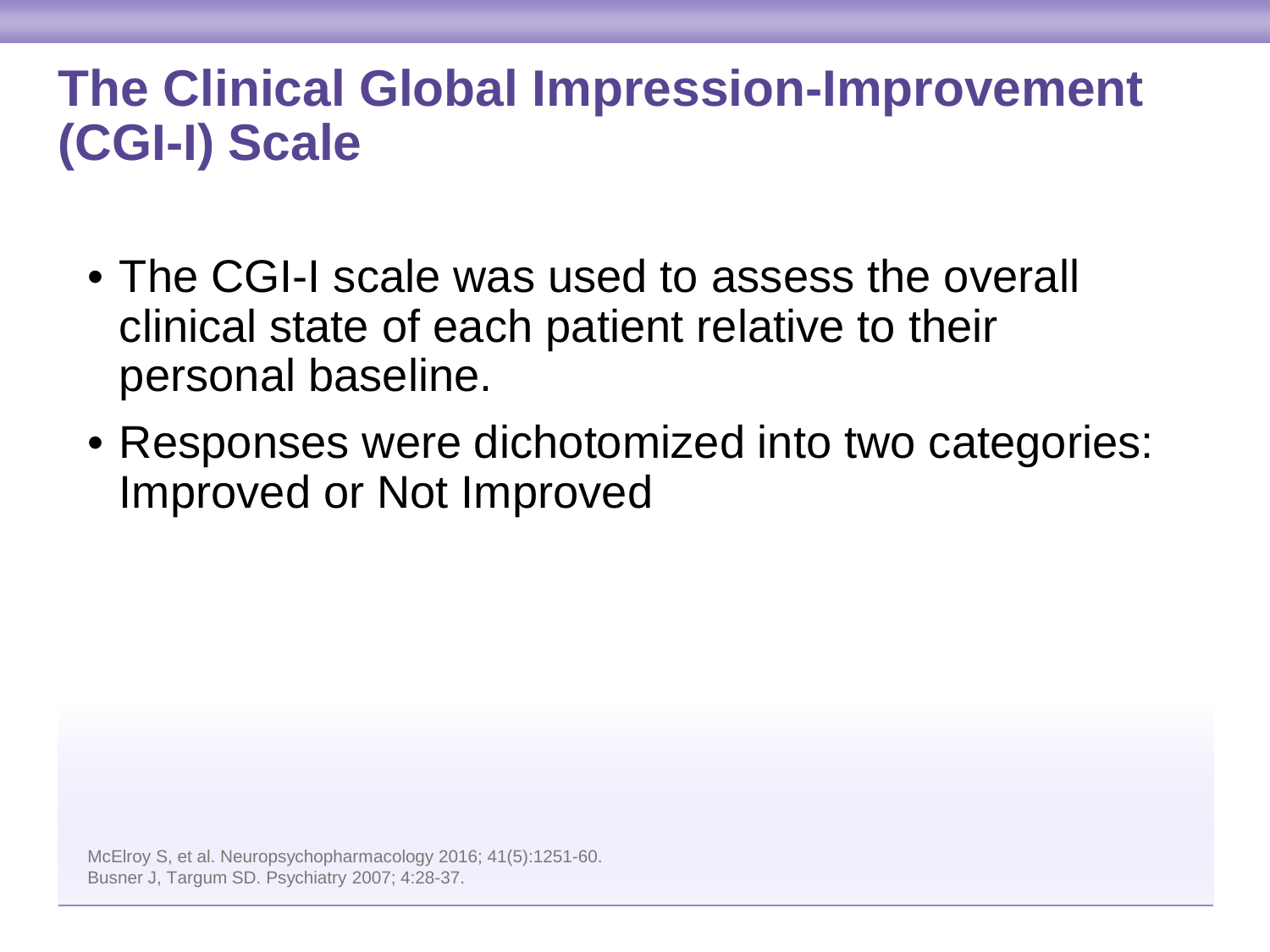### **Demonstrated Improvement on CGI-I Scale at Week 12 (Secondary Endpoint)**



McElroy S, et al. Neuropsychopharmacology 2016; 41(5):1251-60. Busner J, Targum SD. Psychiatry 2007; 4:28-37.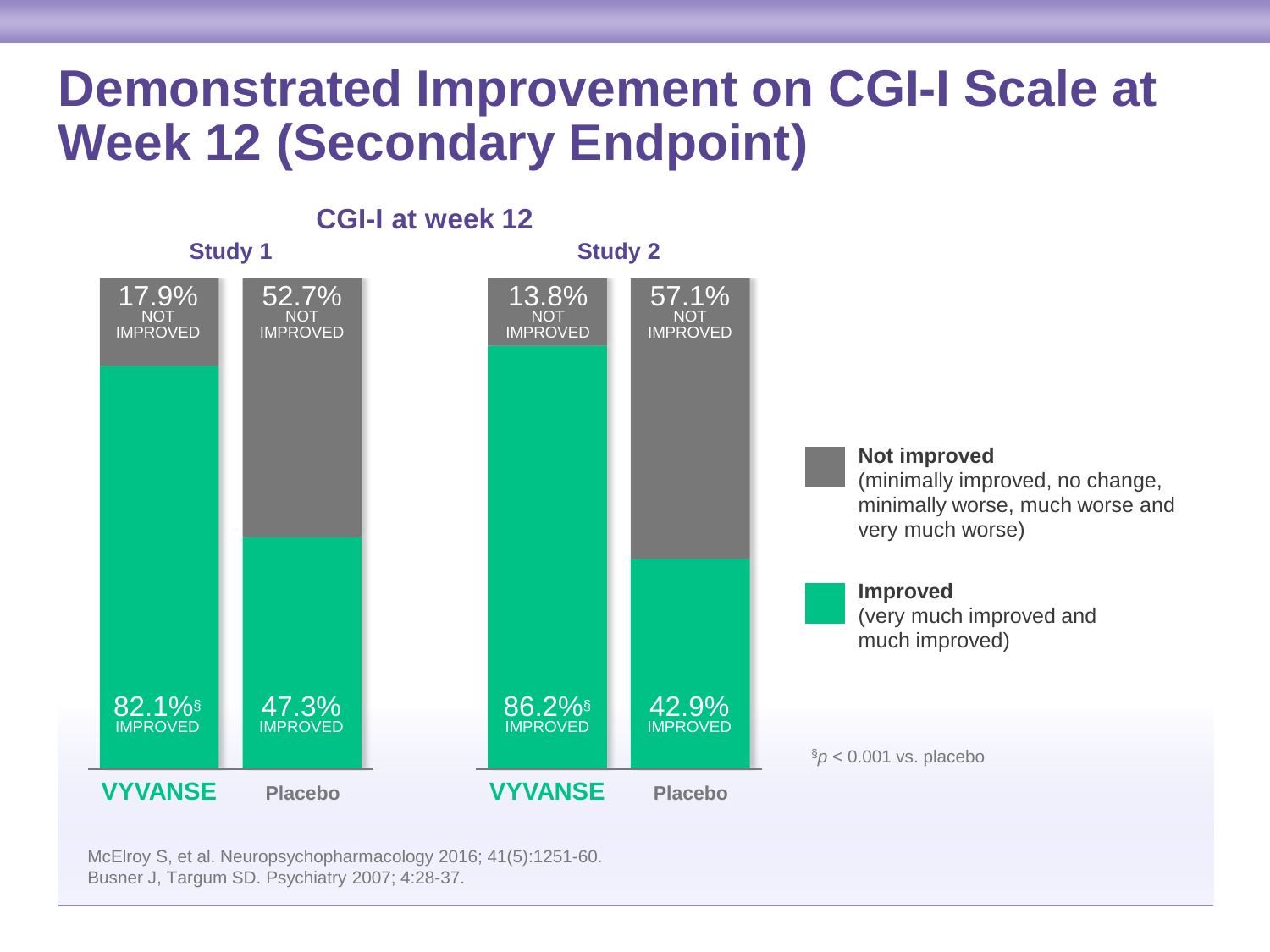# **6-Month Randomized Withdrawal Phase: Design**

In the 6-month randomized withdrawal phase of the study, VYVANSE responders from the pivotal 12-week trial were randomized to either placebo or continued on VYVANSE

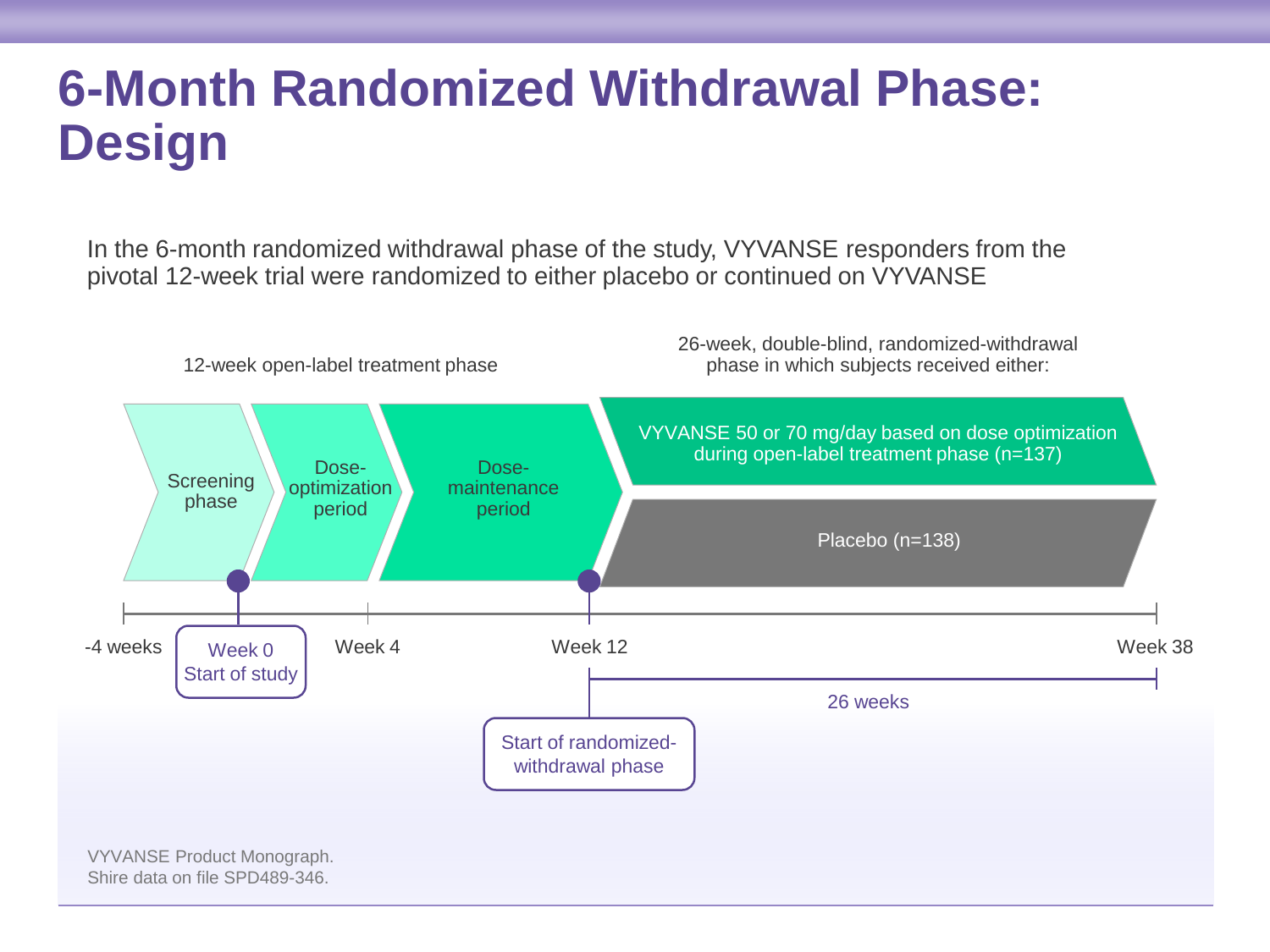### **Relapse Rates at End of Randomized Withdrawal Phase (26 Weeks) (Primary Endpoint)**

### **Percentage of patients with relapse at the end of the randomized withdrawal phase**



At the end of the randomized withdrawal phase (26 weeks) VYVANSE had a lower proportion of relapse vs. placebo (as measured by time to relapse; primary endpoint;  $p < 0.001$ )

**For patients continuing on VYVANSE during the 6-month randomized withdrawal phase:**

- 9 out of 10 adult patients did not relapse
- 3.7% relapsed vs. 32.1% on placebo
- 96.3% did not experience a relapse

Relapse was defined as having 2 or more binge days/week for 2 consecutive weeks prior to any visit and having an increase in CGI-S score of ≥ 2 points compared with baseline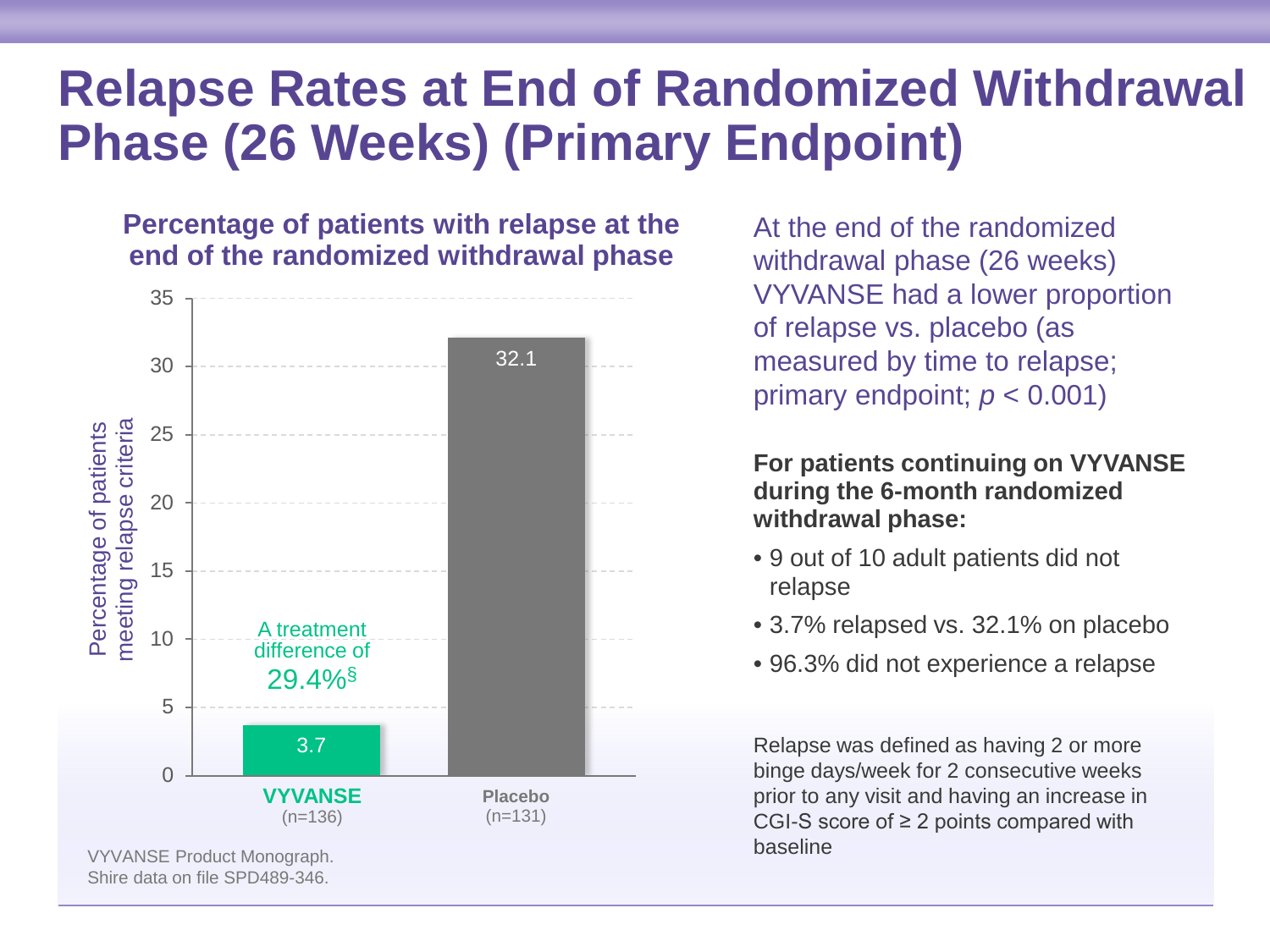# **Tolerability in the Pivotal Phase 3 RCTs**

### **TEAEs reported by ≥ 5% of adult patients with BED taking VYVANSE, and at incidence rates greater than for placebo**

| <b>Adverse event</b>              | <b>VYVANSE</b> (%, n=373) | <b>Placebo</b> (%, n=372) |
|-----------------------------------|---------------------------|---------------------------|
| Dry mouth                         | 36                        |                           |
| Insomnia <sup>t</sup>             | 20                        | 7                         |
| Headache                          | 16                        | 9                         |
| Decreased appetite <sup>‡</sup>   | 8                         | $\overline{2}$            |
| Nausea                            | 9                         | 6                         |
| Constipation                      | 6                         | 1                         |
| Irritability                      | $\overline{7}$            | 5                         |
| Anxiety                           | 5                         | 1                         |
| Feeling jittery                   | 6                         | 1                         |
| Fatigue                           | 6                         | 5                         |
| Increased heart rate <sup>§</sup> | 7                         | 1                         |

Other common adverse events reported across five pooled studies included upper respiratory tract infection, nasopharyngitis and diarrhea

†Insomnia includes preferred terms of Insomnia, Initial Insomnia and Middle Insomnia. ‡Decreased appetite includes preferred terms Anorexia and Decreased Appetite. §Increased heart rate includes preferred terms Heart Rate Increased and Tachycardia.

VYVANSE Product Monograph.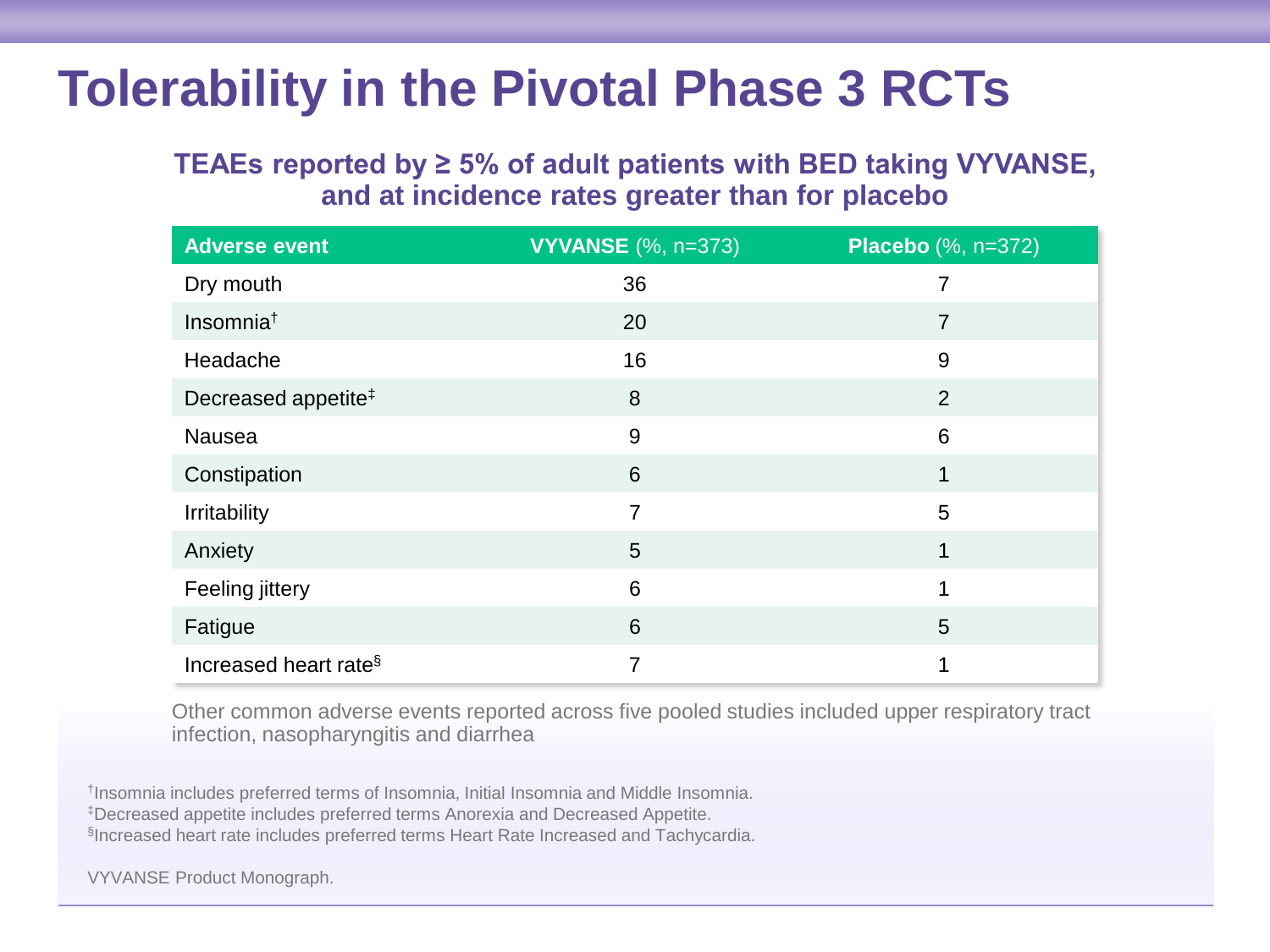### **Important Safety Information**

#### **Indications and Clinical Use:**

VYVANSE (lisdexamfetamine dimesylate capsules) is indicated for the treatment of Moderate to Severe Binge Eating Disorder (BED) in adults.

Recurrent episodes of binge-eating are characterised by:

- consuming an abnormally large amount of food in a short period of time and sense of lack of control over eating during the episode
- marked distress about the behavior
- feeling disgusted or guilty, or eating alone because of embarrassment.

### **Limitation of Use for BED:**

Prescribers should consider that serious cardiovascular (CV) events have been reported with this class of sympathomimetic medications. The BED clinical trials were not designed to assess CV safety. While there is an accumulation of safety data with VYVANSE use in the ADHD population, this is of limited relevance regarding CV risk in the BED population. Given the higher CV risk associated with obesity, the BED population may be at a higher risk.

The safety and effectiveness of VYVANSE for the treatment of obesity have not been established. VYVANSE is not indicated or recommended for weight loss. Use of other sympathomimetic drugs for weight loss has been associated with serious cardiovascular adverse events.

Safety and effectiveness in patients less than 18 years of age have not been established. Subjects over 55 years of age were excluded from the BED clinical trials.

### **Contraindications:**

- Moderate to severe hypertension
- Advanced arteriosclerosis
- Symptomatic cardiovascular disease
- Hyperthyroidism
- Known hypersensitivity or idiosyncrasy to the sympathomimetic amines
- Allergy to amphetamines or to components of VYVANSE or its container
- Glaucoma
- Agitated states
- History of drug abuse
- During or within 14 days following the administration of monoamine oxidase inhibitors (hypertensive crises may result)

\*VYVANSE is a registered trade-mark used under licence from Shire LLC. © 2017 Shire Pharma Canada ULC. All rights reserved.

#### **Most Serious Warnings and Precautions:**

- **Abuse and Dependence:** Amphetamines have a potential for abuse, misuse, dependence or diversion for non-therapeutic uses.
- **Cardiovascular:** The misuse of amphetamines may cause serious cardiovascular adverse events and sudden death.

### **Other Relevant Warnings and Precautions:**

- Cardiovascular:
	- Hypertension or other cardiovascular conditions, including pre-treatment evaluation and continuous monitoring
	- Sudden death and pre-existing structural cardiac abnormalities or other serious heart problems
- Pre-existing psychosis, aggression, suicidal behavior and ideation
- Seizures, tics in Tourette's syndrome
- Visual disturbance
- Peripheral vasculopathy, including Raynaud's phenomenon
- Patients who use other sympathomimetic medications
- Pregnant and nursing women
- Dosing considerations in patients with severe renal insufficiency
- Effects on ability to operate machinery or vehicles

The most commonly observed adverse events reported with exposure to VYVANSE in BED across the five studies (> 5%) were: dry mouth, insomnia, headache, decreased appetite, nausea, upper respiratory tract infection, nasopharyngitis, tachycardia, constipation, irritability, anxiety, feeling jittery, fatigue and diarrhea.

### **For More Information:**

Please consult the product monograph at www.shirecanada.com/vyvpm/en for important information relating to adverse reactions, drug interactions and dosing information which have not been discussed in this piece.

The product monograph is also available by calling Shire Pharma Canada ULC at 1-800-268-2772.



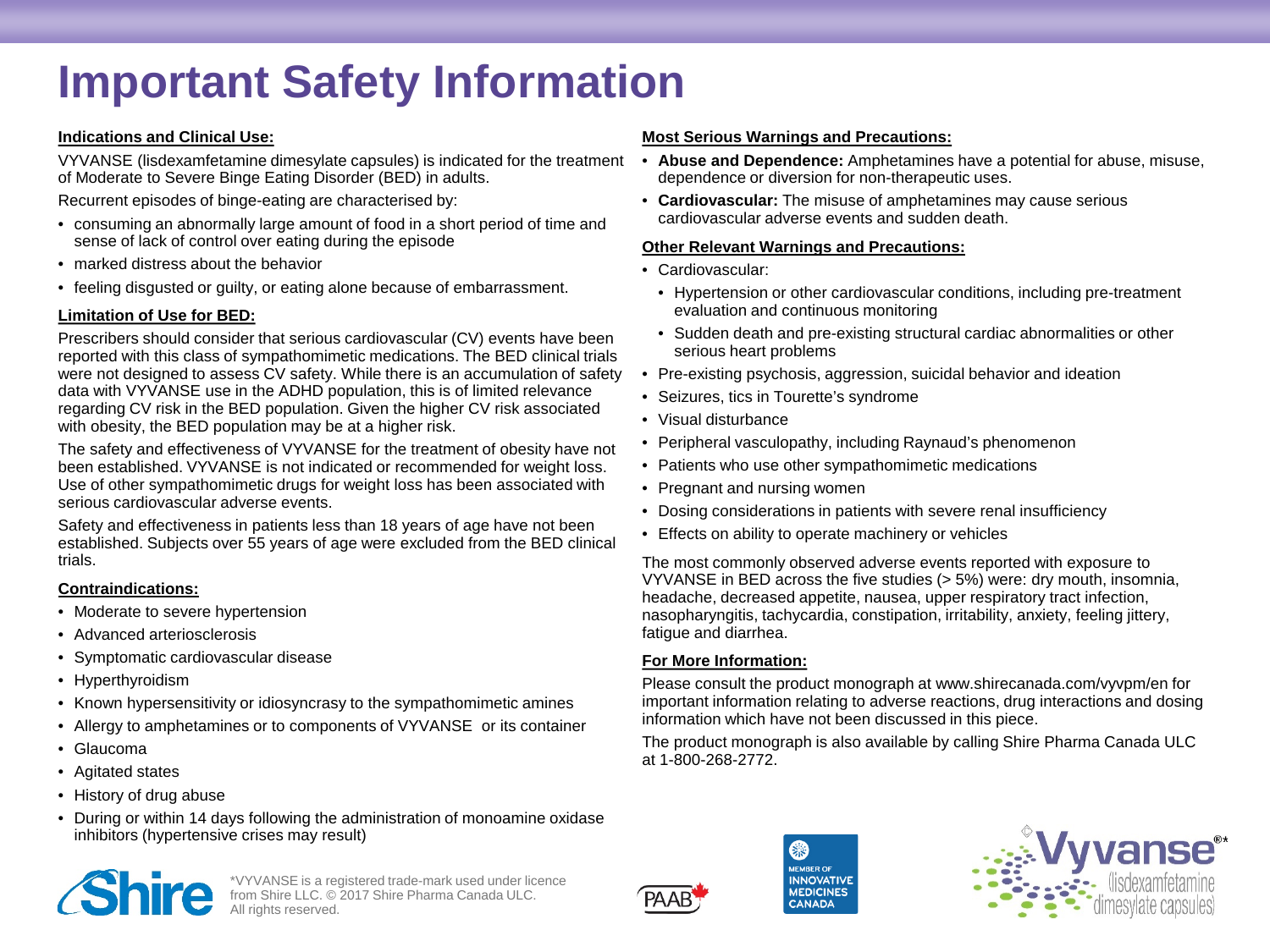# **Managing Safety Considerations**

- Cardiovascular events have been reported with sympathomimetic agents
- Managing patients with Cardiovascular Risks and **Stimulants** 
	- Family history of sudden cardiac death or known structural abnormality – cardiology referral
	- Consider 12 lead ECG
	- Monitor for new onset syncope, dizziness, or exercise intolerance
- https://caddra.ca/pdfs/caddraGuidelines2011Chapter07.pdf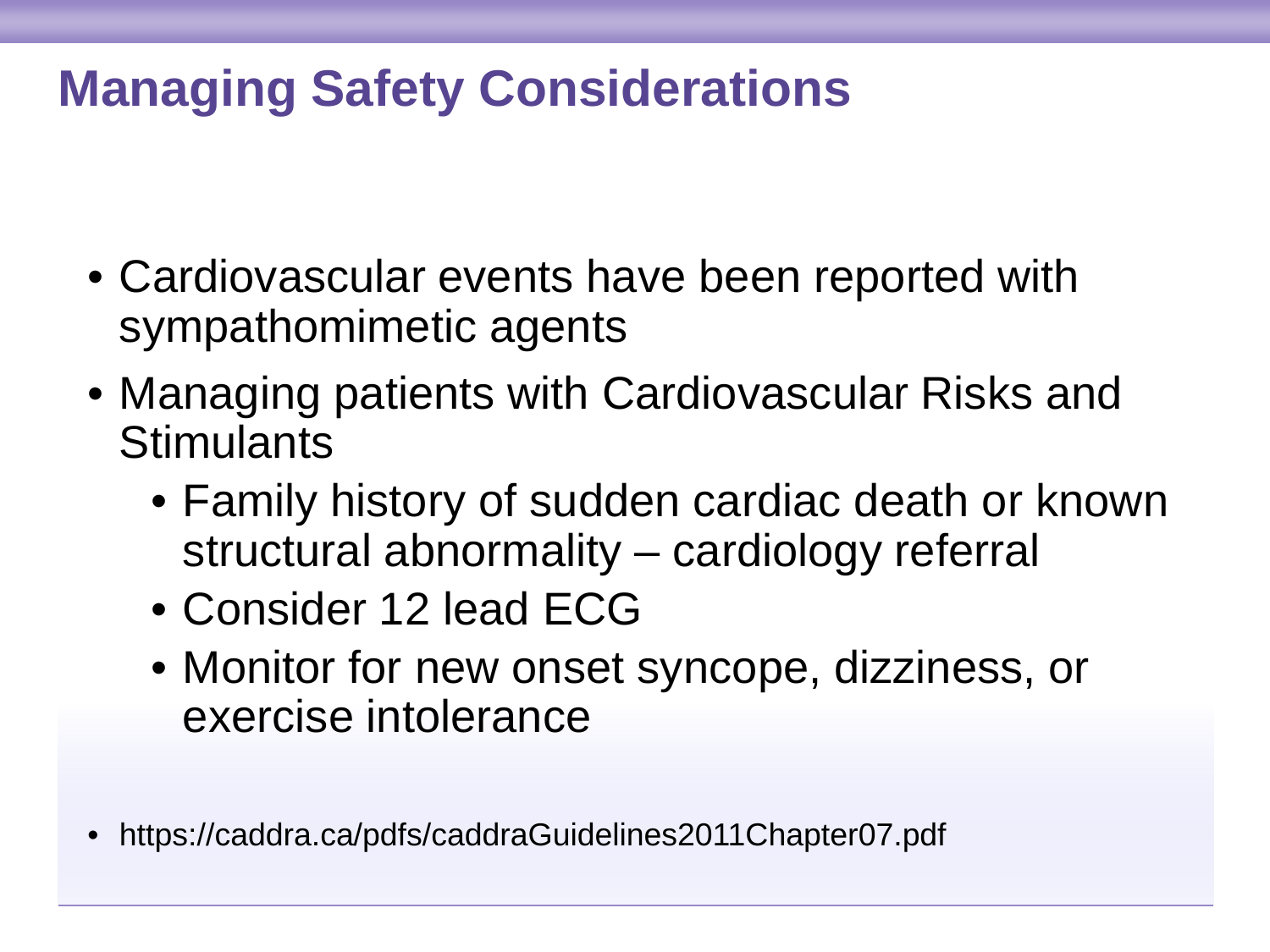### **Recommended VYVANSE Dosing for Adults with Moderate to Severe BED**

Take once daily in the morning, with or without food

• Afternoon doses should be avoided because of the potential for insomnia

#### TARGET **DOSE** RANGE 50 mg/day 50 mg/day 70 mg/day **MAXIMU DOSE** *TARTING* DOSE 30 mg/day 30 mg/day for 1 week After  $\sim$  1 week, titrate to 50 mg/day Adjust based on clinical response until target dose is achieved

### **Titrate to the target dose of 50 to 70 mg/day**

- Recommended starting dose is 30 mg/day
- Titrate in increments of 20 mg at approximately weekly intervals to achieve target dose
	- Recommended target dose of 50 to 70 mg/day
- Maximum dose is 70 mg/day

VYVANSE Product Monograph.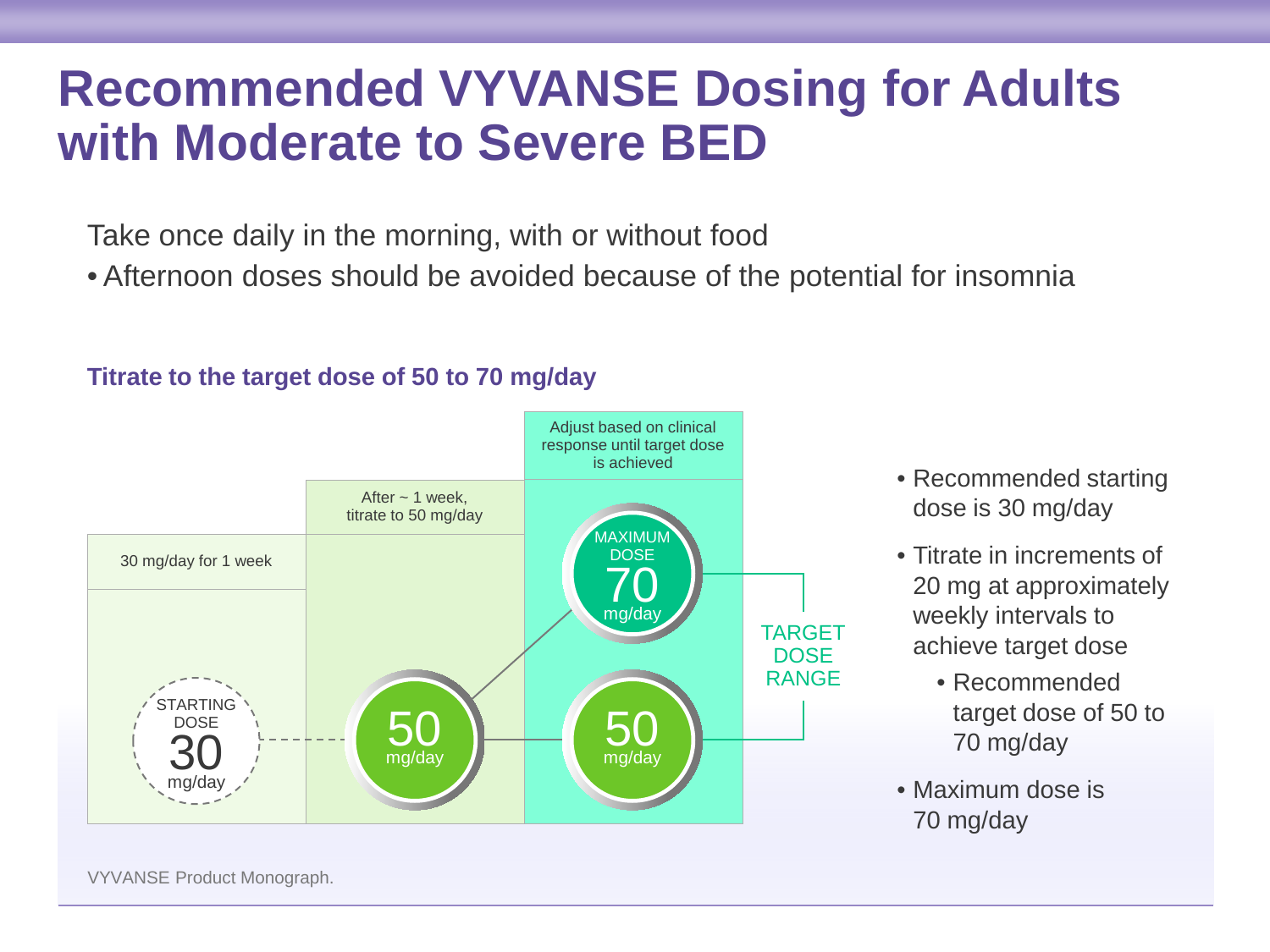# **VYVANSE Dosing Considerations**

- **Patients with severe renal insufficiency:** In patients whose glomerular filtration rate is 15 to  $<$  30 mL/min/1.73 m<sup>2</sup>, the maximum dose should not exceed 50 mg/day. Further dosage reduction should be considered in patients undergoing dialysis.
- **Administer the lowest effective dosage:** Dosage should be individualized according to the therapeutic needs and response of the patient.
- **VYVANSE should be prescribed for the shortest duration that is clinically indicated** in order to minimize exposure to the cardiovascular risk in this population; the risk-benefit profile of the drug for the individual patient should be periodically re-evaluated.

VYVANSE should not be used in patients with symptomatic cardiovascular disease including coronary artery disease nor in patients with moderate to severe hypertension. Blood pressure and pulse should be monitored in all patients taking VYVANSE.

VYVANSE should generally not be used in patients with known serious structural cardiac abnormalities or other serious heart problems (*e.g.,* cardiomyopathy, serious heart rhythm abnormalities) that may place them at increased vulnerability to the sympathomimetic effects of Attention Deficit Hyperactivity (ADHD) or Binge Eating Disorder (BED) drugs.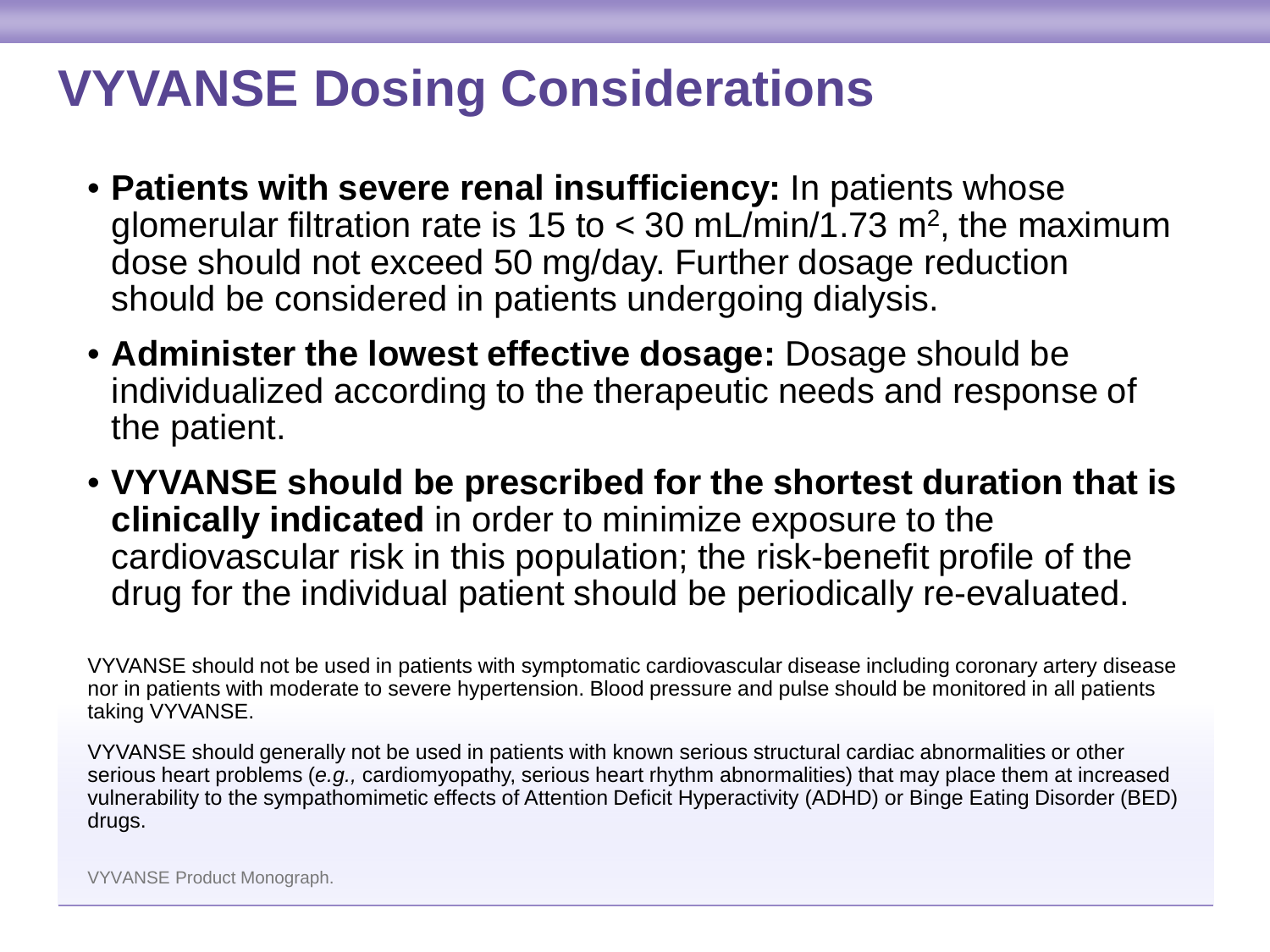# **Dealing with Comorbidities**

- Psychiatric Comorbidities are common including Affective, Anxiety, Substance Use Disorders
- Treatment sequencing
	- Generally treat the most severe disorder first
	- Consider diagnostic certainty, patient preference, disorder causing most impairment, disorder most likely to respond to treatment, and potential impact of treatment on comorbid conditions.